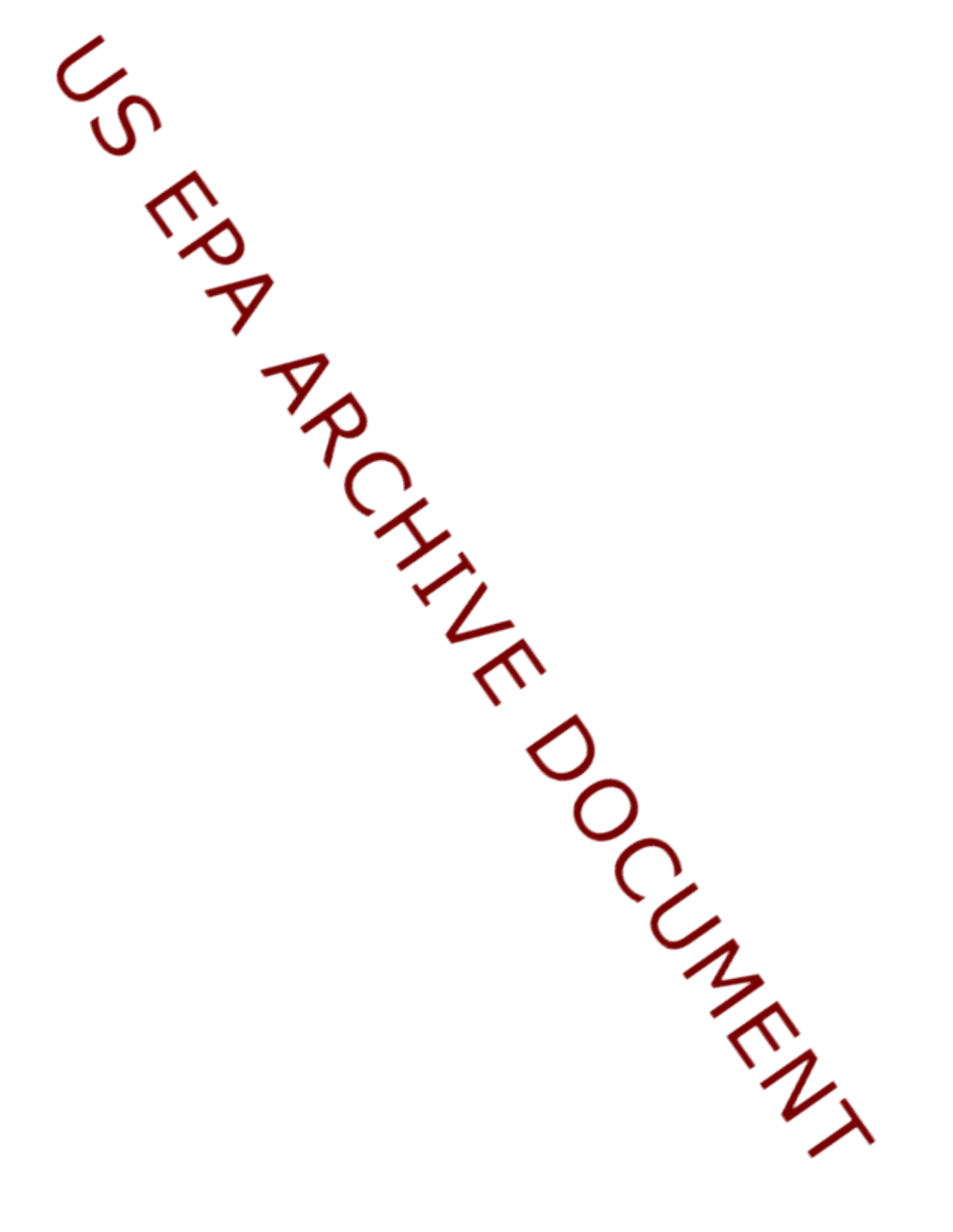# **Consumer Factsheet on: 2,4-D**

#### [List of Contaminants](http://www.epa.gov/safewater/hfacts.html)

 As part of the Drinking Water and Health pages, this fact sheet is part of a larger publication: **National Primary Drinking Water Regulations** 

 States Environmental Protection Agency (EPA). This is a factsheet about a chemical that may be found in some public or private drinking water supplies. It may cause health problems if found in amounts greater than the health standard set by the United

### **What is 2,4-D and how is it used?**

 agriculture, and for control of woody plants along roadsides, railways, and utilities rights of way. It has 2,4-D is a colorless, odorless powder used as a herbicide for the control of broad-leaf weeds in been most widely used on such crops as wheat and corn, and on pasture and rangelands.

 The list of trade names given below may help you find out whether you are using this chemical at home or work.

#### **Trade Names and Synonyms:**

 "Agent White" Brush Killer 64<br>Dicofur Dormon<br>Ipaner Moxon Netagrone Pielik Verton 38 Tributon Weedatul Salvo Red Devil Dry Weed Killer Weed-Rhap LV40 Weedone 100 Bladex-B Moxon<br>Netagrone<br>Pielik<br>Verton 38<br>Mota Maskros<br>Silvaprop 1 Agricorn D Acme LV4 Croprider Fernesta Lawn-Keep Pennamine D Plantgard Tributon<br>Weed-B-Gon<br>Weedatul<br>Agroxone Weedar Green Cross Weed-No-More 80 Scott's 4XD 2,4-Dichloro-phenoxyacetic acid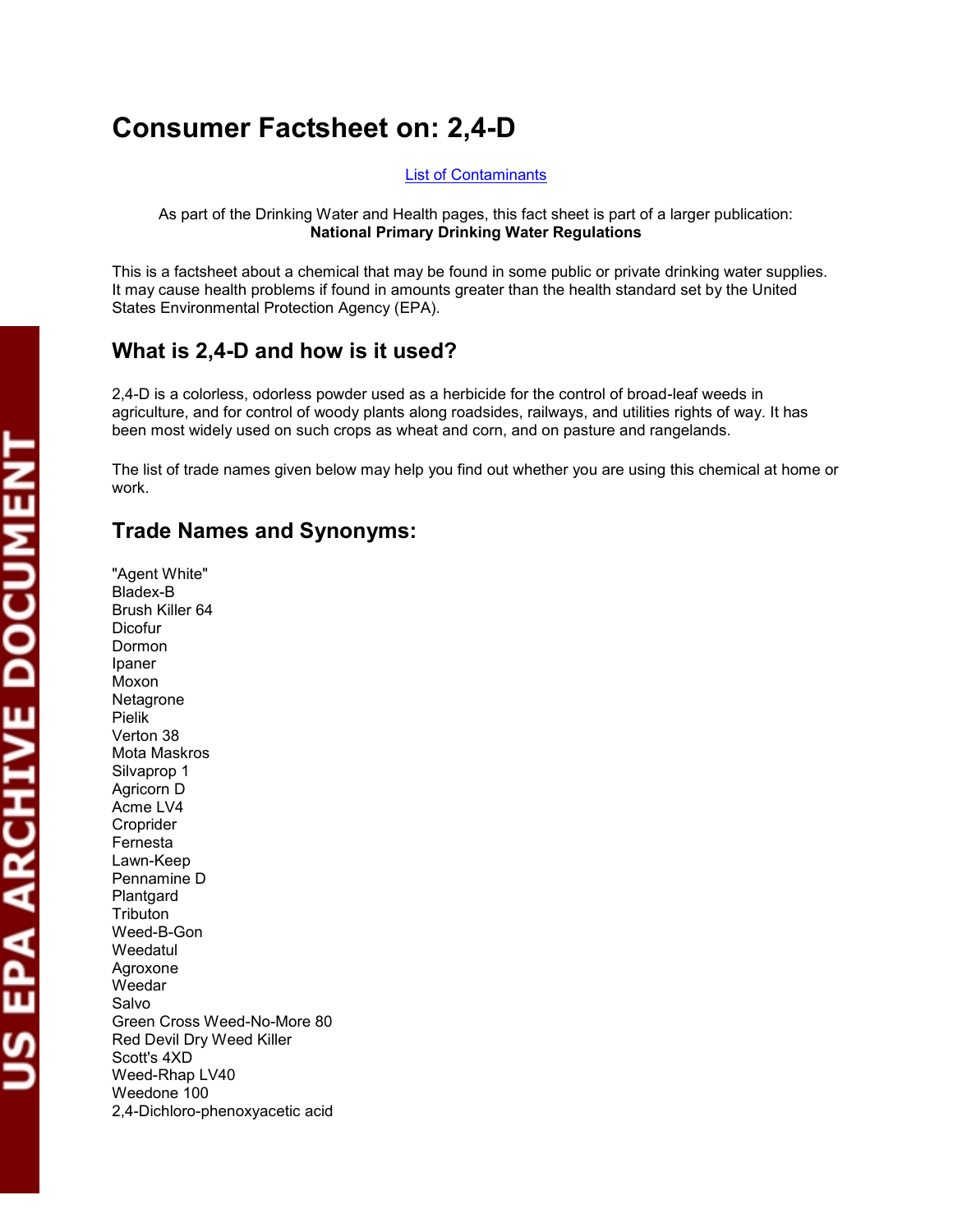# **Why is 2,4-D being Regulated?**

 based solely on possible health risks and exposure, are called Maximum Contaminant Level Goals. In 1974, Congress passed the Safe Drinking Water Act. This law requires EPA to determine safe levels of chemicals in drinking water which do or may cause health problems. These non-enforceable levels,

 The MCLG for 2,4-D has been set at 70 parts per billion (ppb) because EPA believes this level of protection would not cause any of the potential health problems described below.

 Based on this MCLG, EPA has set an enforceable standard called a Maximum Contaminant Level (MCL). MCLs are set as close to the MCLGs as possible, considering the ability of public water systems to detect and remove contaminants using suitable treatment technologies.

 The MCL has been set at 70 ppb because EPA believes, given present technology and resources, this is occur in drinking water. the lowest level to which water systems can reasonably be required to remove this contaminant should it

These drinking water standards and the regulations for ensuring these standards are met, are called National Primary Drinking Water Regulations. All public water supplies must abide by these regulations.

# **What are the Health Effects?**

 Short-term: EPA has found 2,4-D to potentially cause the following health effects when people are exposed to it at levels above the MCL for relatively short periods of time: nervous system damage.

 the MCL: damage to the nervous system, kidneys and liver. Long-term: 2,4-D has the potential to cause the following effects from a lifetime exposure at levels above

### **How much 2,4-D is produced and released to the environment?**

 also released as a result of the production or disposal of 2,4-D or its by-products. Production of 2,4-D was 45.1 million lbs in 1982. 1991 data indicates only that production exceeded 5000 lbs. Major environmental releases of 2,4-D are due to agricultural applications of systemic herbicides. It is

From 1987 to 1993, according to EPA's Toxic Chemical Release Inventory, 2,4-D releases to land and water totalled over 116,000 lbs. These releases were primarily from cane sugar-related industries (except refineries). The largest releases occurred in Hawaii.

### **What happens to 2,4-D when it is released to the environment?**

 2,4-D is readily degraded by microbes in soil and water. Leaching to ground water may occur in coarse- grained sandy soils with low organic content or with very basic soils. In general little runoff occurs with 2,4-D or its amine salts. There is no evidence that bioconcentration of 2,4-D occurs through the food chain. This has been known from large-scale monitoring studies of soils, foods, feedstuffs, wildlife, human beings, and from other environmental cycling studies.

# **How will 2,4-D be Detected in and Removed from My Drinking Water?**

 The regulation for 2,4-D became effective in 1992. Between 1993 and 1995, EPA required your water supplier to collect water samples every 3 months for one year and analyze them to find out if 2,4-D is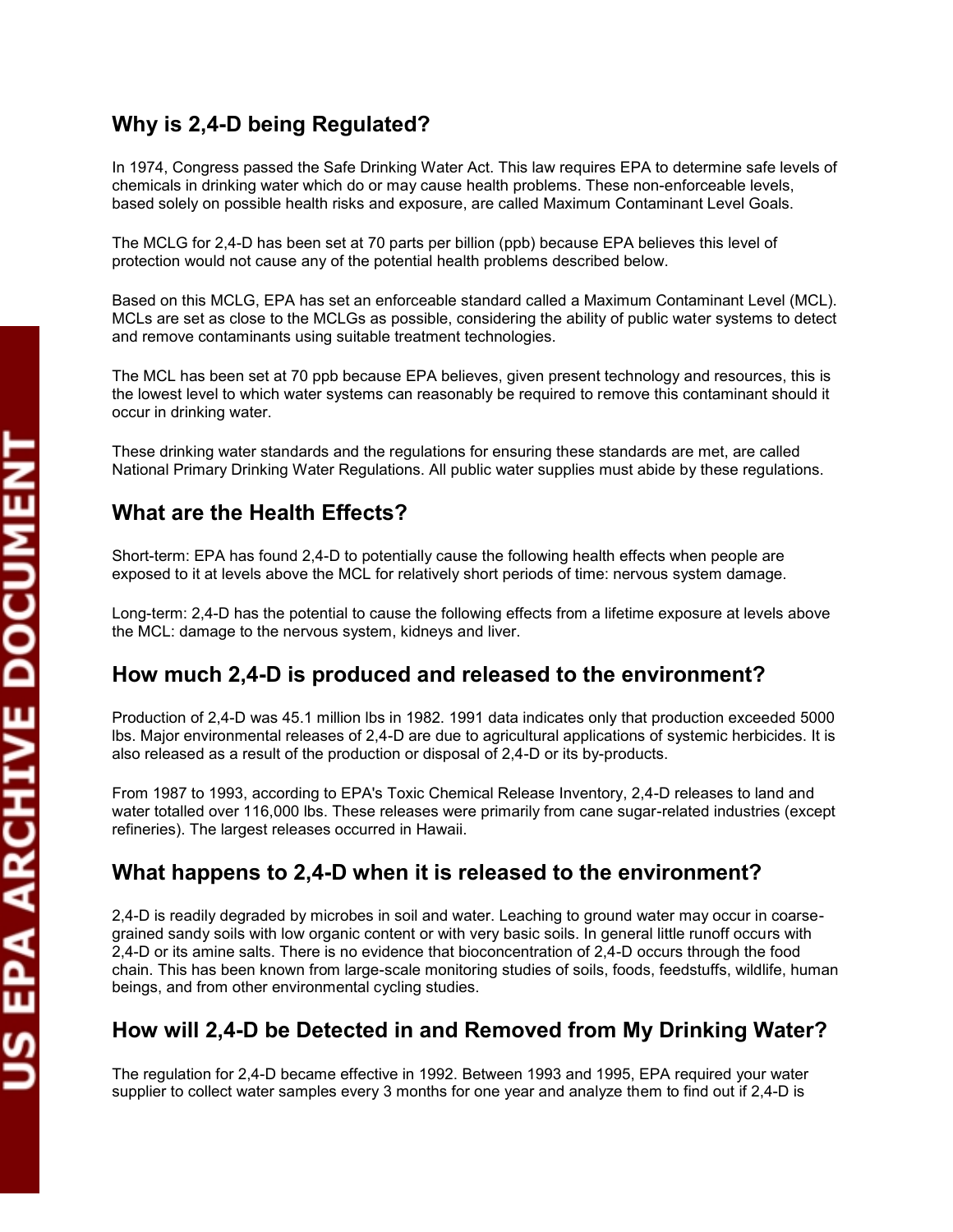present above 0.5 ppb. If it is present above this level, the system must continue to monitor this contaminant.

If contaminant levels are found to be consistently above the MCL, your water supplier must take steps to reduce the amount of 2,4-D so that it is consistently below that level. The following treatment methods have been approved by EPA for removing 2,4-D: Granular activated charcoal.

#### **How will I know if 2,4-D is in my drinking water?**

If the levels of 2,4-D exceed the MCL, 70 ppb, the system must notify the public via newspapers, radio, TV and other means. Additional actions, such as providing alternative drinking water supplies, may be required to prevent serious risks to public health.

#### **Drinking Water Standards:**

Mclg: 70 ppb

Mcl: 70 ppb

# **2,4-D Releases to Water and Land, 1987 to 1993 (in pounds):**

| <b>TOTALS (in pounds)</b>                                                                                     | Water<br>3,444 | Land<br>113,358                        |
|---------------------------------------------------------------------------------------------------------------|----------------|----------------------------------------|
| <b>Top Five States</b><br>HI<br>FL<br><b>MO</b><br>MI<br><b>TX</b>                                            |                | 73,679<br>38,456<br>4440<br>822<br>800 |
| <b>Major Industries</b><br>Cane sugar<br>Agri. chems.<br>Plastics, resins<br>Misc. manufact.<br>Gen. Chemical |                | 99,886<br>815<br>696<br>400<br>126     |

 \* Water/Land totals only include facilities with releases greater than a certain amount - usually 1000 to 10,000 lbs.

### **Learn more about your drinking water!**

 protect and upgrade the supply of safe drinking water. Your water bill or telephone book's government listings are a good starting point. EPA strongly encourages people to learn more about their drinking water, and to support local efforts to

 Your local water supplier can give you a list of the chemicals they test for in your water, as well as how your water is treated.

Your state Department of Health/Environment is also a valuable source of information.